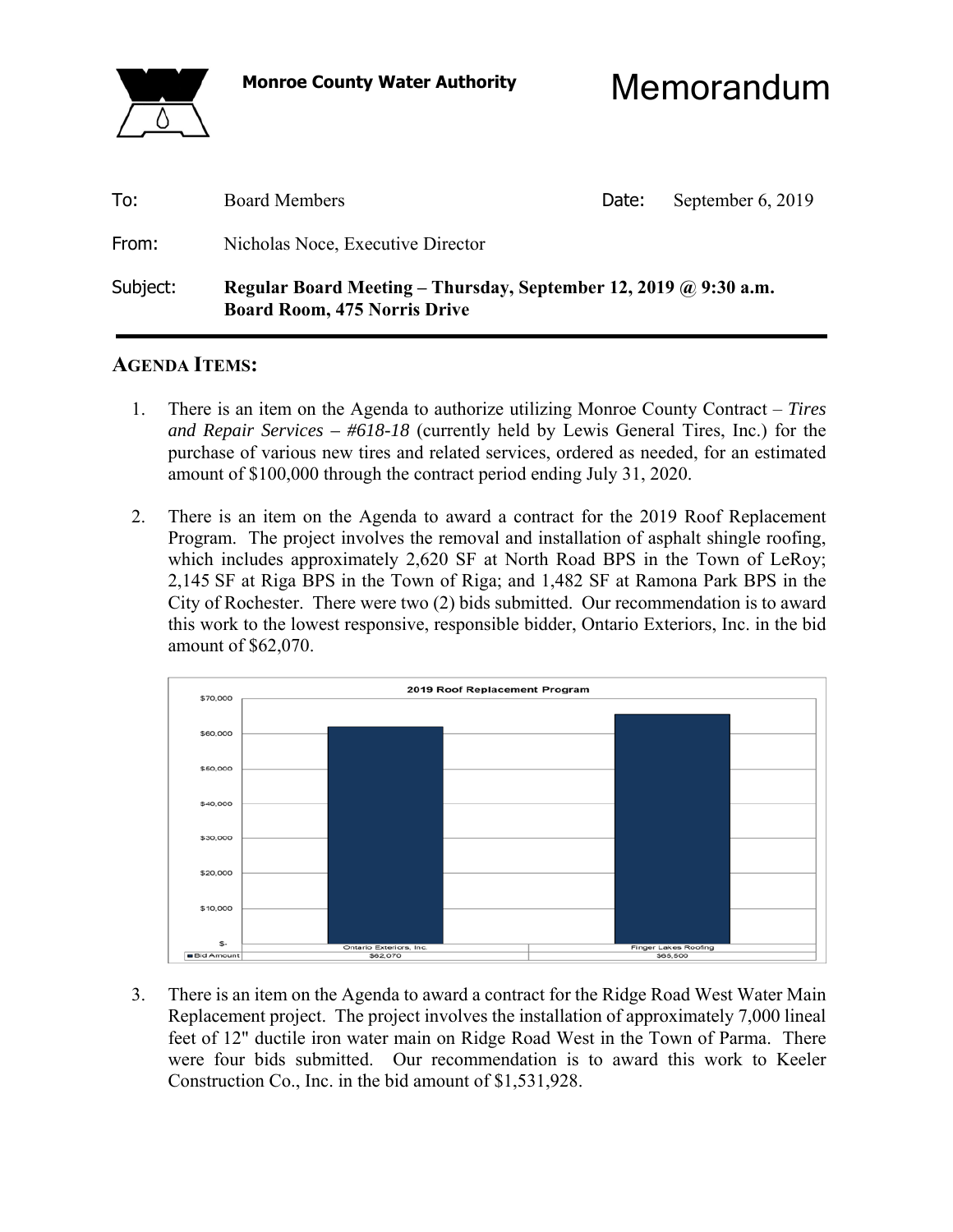

- 4. There is an item on the Agenda to award a one-year unit price material contract for PVCO Pipe and Fittings and Miscellaneous Materials. The contract includes the option of four (4) one-year extensions. There were two bids submitted. Our recommendation is to award this contract to to the low responsive, responsible bidder, T. Mina Supply East, Inc., in the bid amount of \$59,903.86.
- 5. There is an item on the Agenda to award a one-year unit price material contract for Zinc-Coated DIP, DI Fittings, Valves and Miscellaneous Materials. The contract includes the option of four (4) one-year extensions. There were three bids submitted. Our recommendation is to award this contract to the low responsive, responsible bidder, T. Mina Supply East, Inc., in the bid amount of \$68,937.35.
- 6. There is an item on the Agenda to authorize the purchase of Allen-Bradley® Programmable Logic Controllers (PLCs) and ancillary equipment such as network interface cards, power supplies, input/output (I/O) cards, cabling, and displays. Allen-Bradley® is a brand of Rockwell Automation.

 Allen-Bradley® PLCs and ancillary equipment are uniformly incorporated into the Authority's Supervisory Control and Data Acquisition (SCADA) system. The Authority standardized on Allen-Bradley® PLCs in October, 2014, which was approved by the Board under Resolution #14-188. The standardization has been reconfirmed in accordance with the Authority's Purchasing Guidelines, most recently in February of 2019. This equipment will be located at the water treatment plants and at many remote facilities in the distribution system, including storage facilities and pump stations.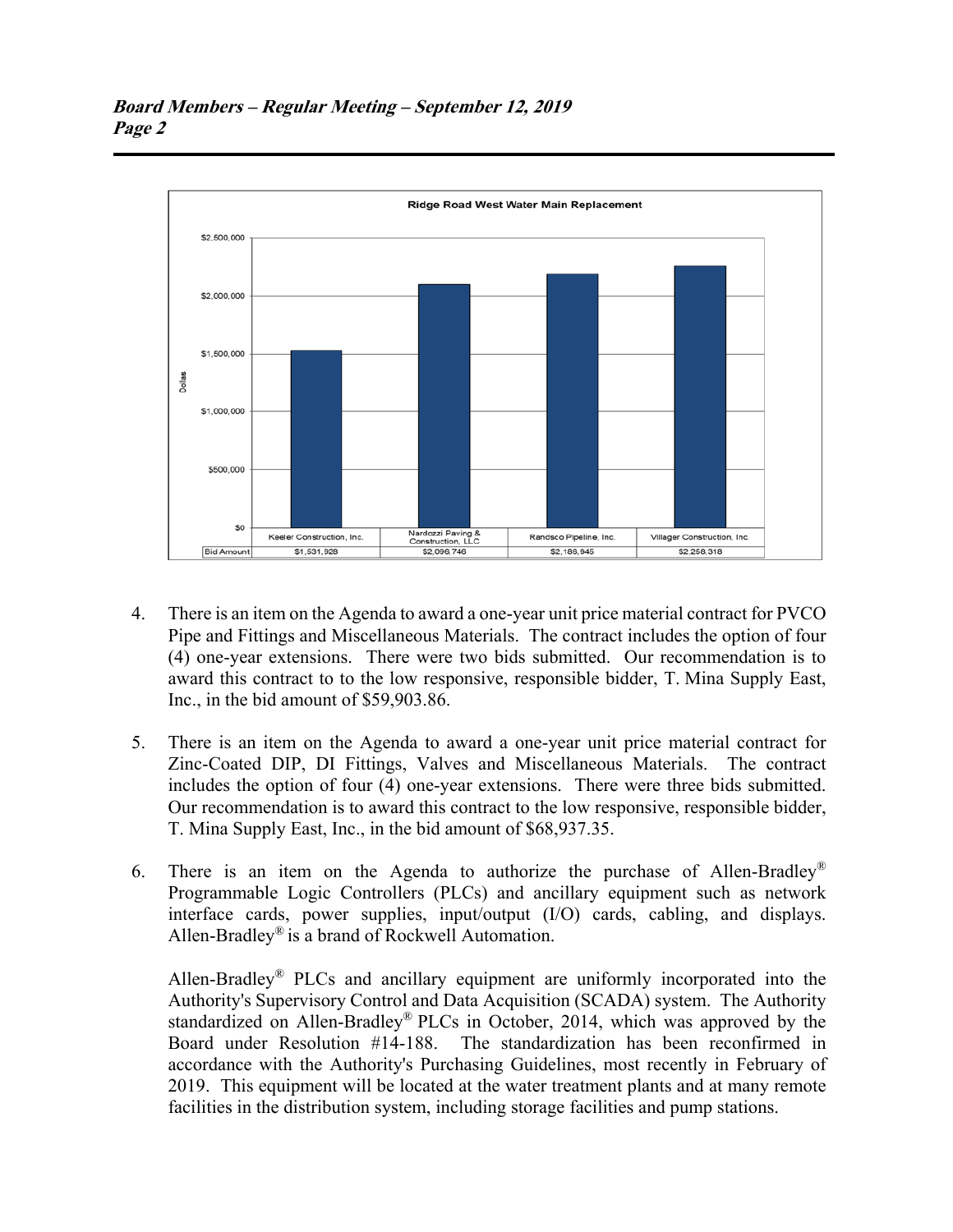The proposed purchase is for an estimated total of \$75,000 for the term ending December 31, 2021. This term is coordinated with the deadline for the next standardization reconfirmation for Allen-Bradley® PLCs in February, 2022.

 Horizon Solutions, LLC, with corporate headquarters located in Rochester, is the sole authorized dealer in this region of New York State.

- 7. There is an item on the Agenda to authorize the leasing of seven (7) printers/large copiers from United Business Systems-NY, utilizing PEPPM Technology Cooperative Purchasing Program for a three year term under Contract No. 528897-044. The requested copiers are fully outlined in Gregory Jablonsky's recommendation memorandum, enclosed for Board review.
- 8. The Authority's standard procurement compliance resolution.
- 9. There is an item on the Agenda for the Executive Director to enter into a settlement agreement with Global Contracting and Painting, Inc. for repairs to the interior coating of the West Main Street Tank in the Village of LeRoy. The Water Authority's portion of the settlement is \$25,000.

## **COMPENSATION COMMITTEE REPORT**

There will be a Compensation Committee report for their meeting of August 29, 2019.

#### *There may be additional items placed on the Agenda not finalized for this mailing.*

## **BOARD DISCUSSION/NOTIFICATION ITEMS:**

In Board folders (along with any routine monthly informational updates):

*For Members' Initial Review:* MCWA 2020 Preliminary Budget

#### *There may be additional items presented for discussion and/or notification.*

NN/ka Enclosures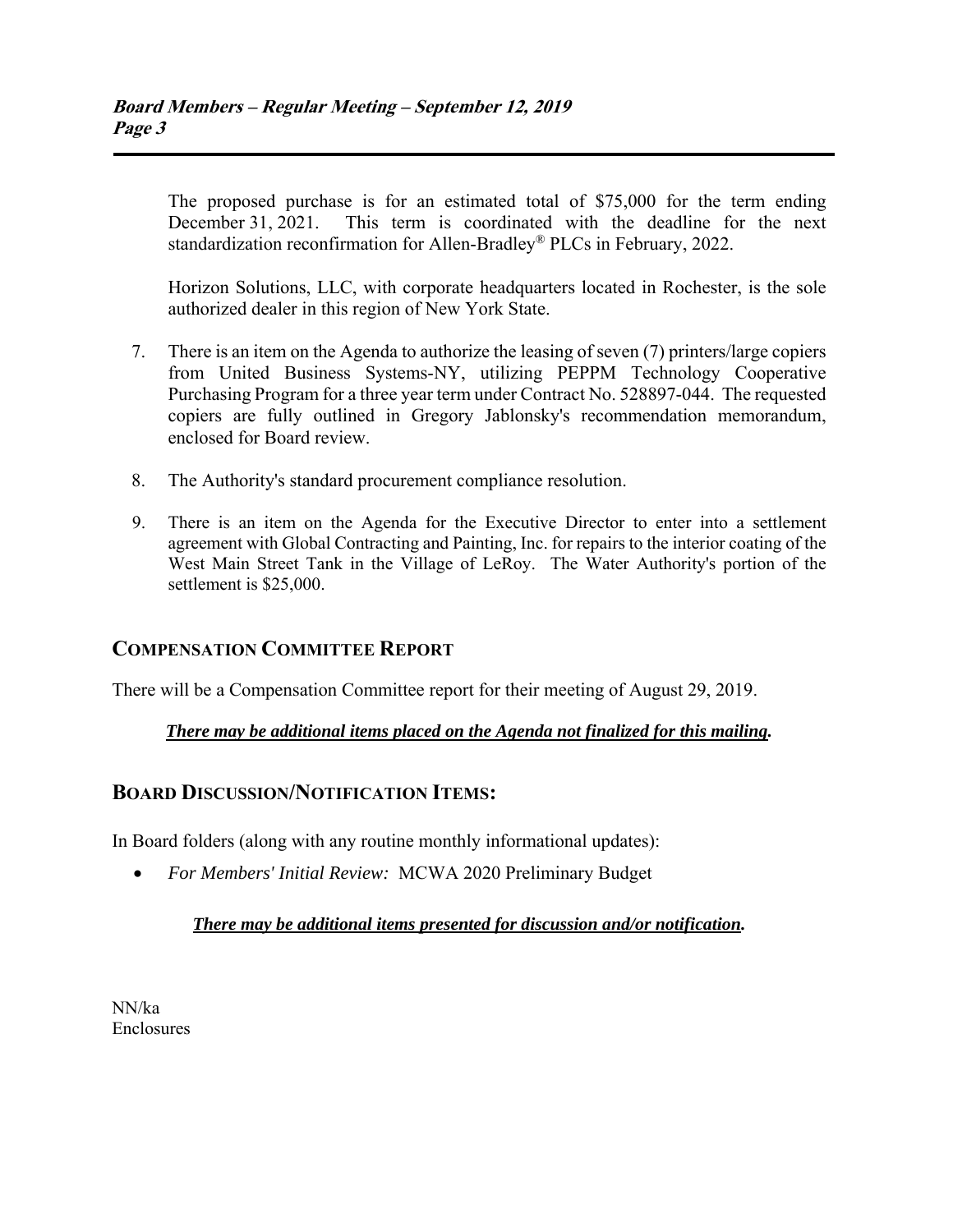|          | <b>Monroe County Water Authority</b>                                                                             |         | Memorandum                       |
|----------|------------------------------------------------------------------------------------------------------------------|---------|----------------------------------|
| To:      | Karin Anderson, Purchasing Manager<br>Althon M News                                                              | Date:   | August 29, 2019                  |
| From:    | Stephen M. Savage, P.E., Director of Engineering                                                                 | File:   | $18-041 \# 3$                    |
| Subject: | September 12, 2019 Board Meeting - Agenda Item<br>ENG 18-041 PVCO Pipe and Fittings, and Miscellaneous Materials | Copies: | N. Noce<br>A. Ziki<br>J. Hillman |

Bids were received on August 29, 2019 for PVCO Pipe and Fittings, and Miscellaneous Materials. This is a one year, unit price material contract with the option to renew for up to four additional one-year terms upon mutual consent. The low, responsive, responsible bidder is T. Mina Supply East, Inc., in the amount of \$59,903.86. The bid amount is based on estimated quantities, and all items will be purchased on an asneeded basis.

We also received a bid from: Core & Main LP \$76,571.20

I recommend that the bid be awarded to the low, responsive, responsible bidder, T. Mina Supply East, Inc.

(Dis) Approved by:

(Dis) Approved by:

**Executive Director** 

**Attachments: Bid Tabulation Sheet** 

nderson **urchasing Manager** 

Date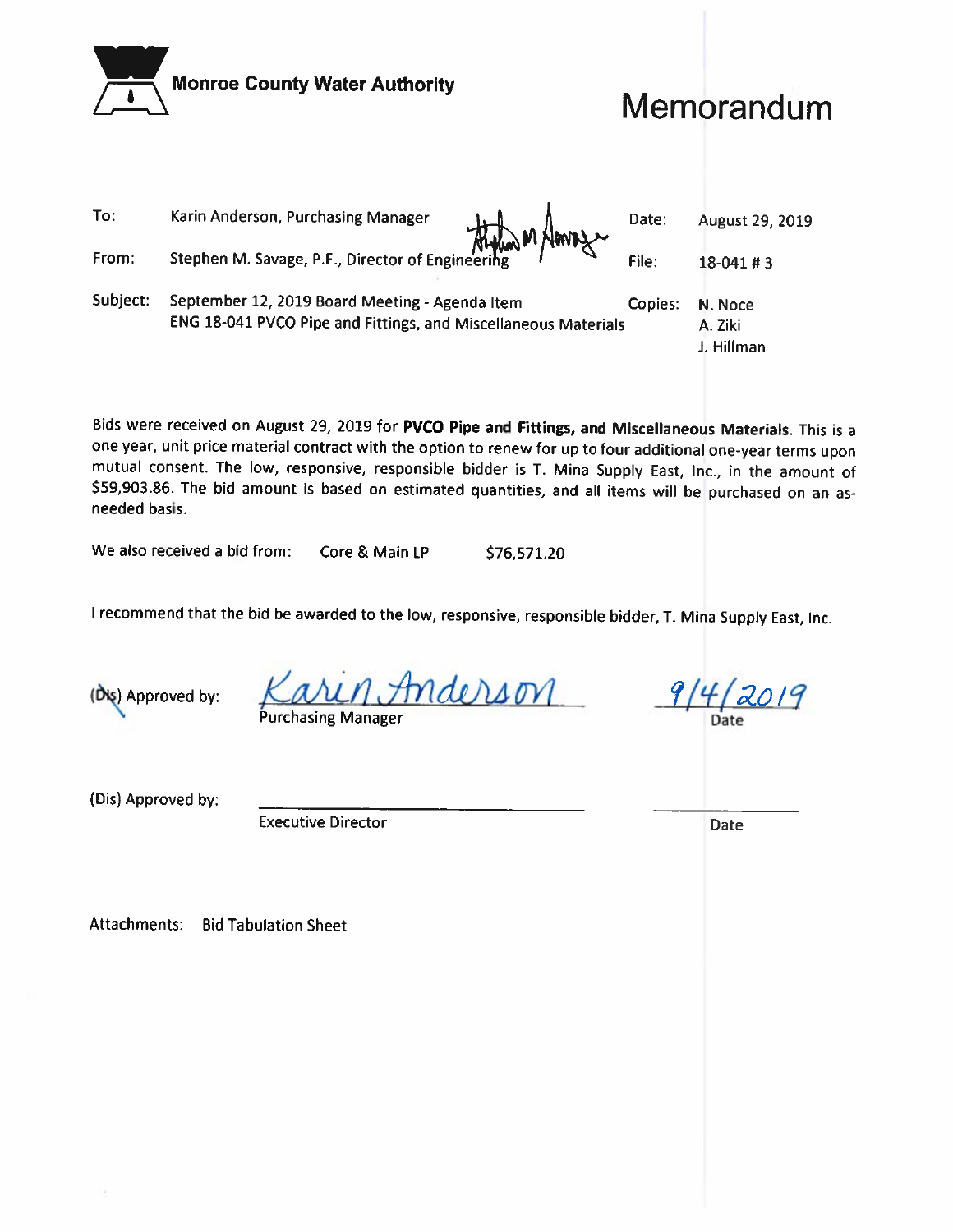# **MONROE COUNTY WATER AUTHORITY ENG 18‐041 PVCO PIPE AND FITTINGS, AND MISCELLANEOUS MATERIALS**

| Req. 3358          |                      |                                                            |                          |                       | <b>NO BID</b>       | <b>NO BID</b> |
|--------------------|----------------------|------------------------------------------------------------|--------------------------|-----------------------|---------------------|---------------|
| <b>ITEM</b><br>No. | <b>QUANTITY</b>      | <b>DESCRIPTION</b>                                         | (1)<br><b>CORE &amp;</b> | (2)<br><b>T. MINA</b> | (3)<br><b>BLAIR</b> | (4)<br>F.W.   |
|                    |                      |                                                            | MAIN, LP                 | <b>SUPPLY</b>         | <b>SUPPLY</b>       | <b>WEBB</b>   |
| $\mathbf{1}$       | 1,180<br>LF          | 8" PVCO POJ Pipe, PC 235, Elastomeric Gaskets              | \$8,861.80               | \$7,611.00            |                     |               |
| $\overline{2}$     | LF<br>100            | 8" PVCO POJ Pipe, PC 235, Nitrile Gaskets                  | \$869.00                 | \$746.00              |                     |               |
| 3                  | EA<br>$\overline{4}$ | 8" x 22.5 Degree PVC POJ Bend, Nitrile Gaskets             | \$4,117.80               | \$3,467.60            |                     |               |
| $\overline{4}$     | $2^{\circ}$<br>EA    | 8" x 45 Degree PVC POJ Bend, Nitrile Gaskets               | \$1,811.86               | \$1,525.70            |                     |               |
| 5                  | EA                   | 8" x 90 Degree PVC POJ Bend, Elastomeric Gaskets           | \$223.17                 | \$187.90              |                     |               |
| 6                  | EA<br>14             | 8" PVC Fitting to PVCO Pipe Restraint, High-Strength       | \$1,590.12               | \$1,463.70            |                     |               |
| $\overline{7}$     | $2^{\circ}$<br>EA    | 8" DI MJ Fitting to PVCO Pipe Restraint, High-Strength     | \$120.42                 | \$123.00              |                     |               |
| 8                  | LF<br>100            | 16" PVCO POJ Pipe, PC 235, Nitrile Gaskets                 | \$3,145.00               | \$2,700.00            |                     |               |
| 9                  | LF<br>900            | 16" PVCO POJ Pipe, PC 235, Elastomeric Gaskets             | \$25,128.00              | \$21,573.00           |                     |               |
| 10                 | EA                   | 16" x 22.5 Degree PVC POJ Fabricated Bend, Nitrile Gaskets | \$1,807.65               | \$1,522.24            |                     |               |
| 11                 | EA                   | 16" x 45 Degree PVC POJ Fabricated Bend, Nitrile Gaskets   | \$1,811.82               | \$1,525.74            |                     |               |
| 12                 | EA<br>$\overline{4}$ | 16" x 90 Degree PVC POJ Fabricated Bend, Elastomeric       | \$10,383.72              | \$8,744.20            |                     |               |
| 13                 | 12<br>EA             | 16" PVC Fitting to PVCO Pipe Restraint, High-Strength      | \$10,949.76              | \$4,949.28            |                     |               |
| 14                 | EA<br>$\overline{2}$ | 16" DI MJ Fitting to PVCO Pipe Restraint, High-Strength    | 452.00                   | \$333.00              |                     |               |
| 15                 | EA<br>12             | 48# High-Potential Magnesium Anode w/Lead Cable            | \$3,153.00               | \$2,040.00            |                     |               |
| 16                 | EA<br>6              | Reference Electrode w/#12 Lead Cable (Copper-Copper)       | \$1,450.02               | \$945.60              |                     |               |
| 17                 | EA                   | Thermite Weld Mold for 8" Pipe                             | \$92.25                  | \$59.50               |                     |               |
| 18                 | EA                   | Thermite Weld Mold for 16" Pipe                            | \$92.25                  | \$59.50               |                     |               |
| 19                 | EA<br>20             | Thermite Weld (CAD-Weld) for DI Pipe                       | \$66.00                  | \$37.00               |                     |               |
| 20                 | 20<br>EA             | Thermite Weld (CAD-Weld) for CI Pipe                       | \$66.00                  | \$37.00               |                     |               |
| 21                 | EA<br>6              | CP Test Station: Post-Mounted w/Blue Polycarb. Cover       | \$379.56                 | \$252.90              |                     |               |
|                    |                      |                                                            |                          |                       |                     |               |
|                    |                      | <b>TOTAL BID</b>                                           | \$76,571.20              | \$59,903.86           |                     |               |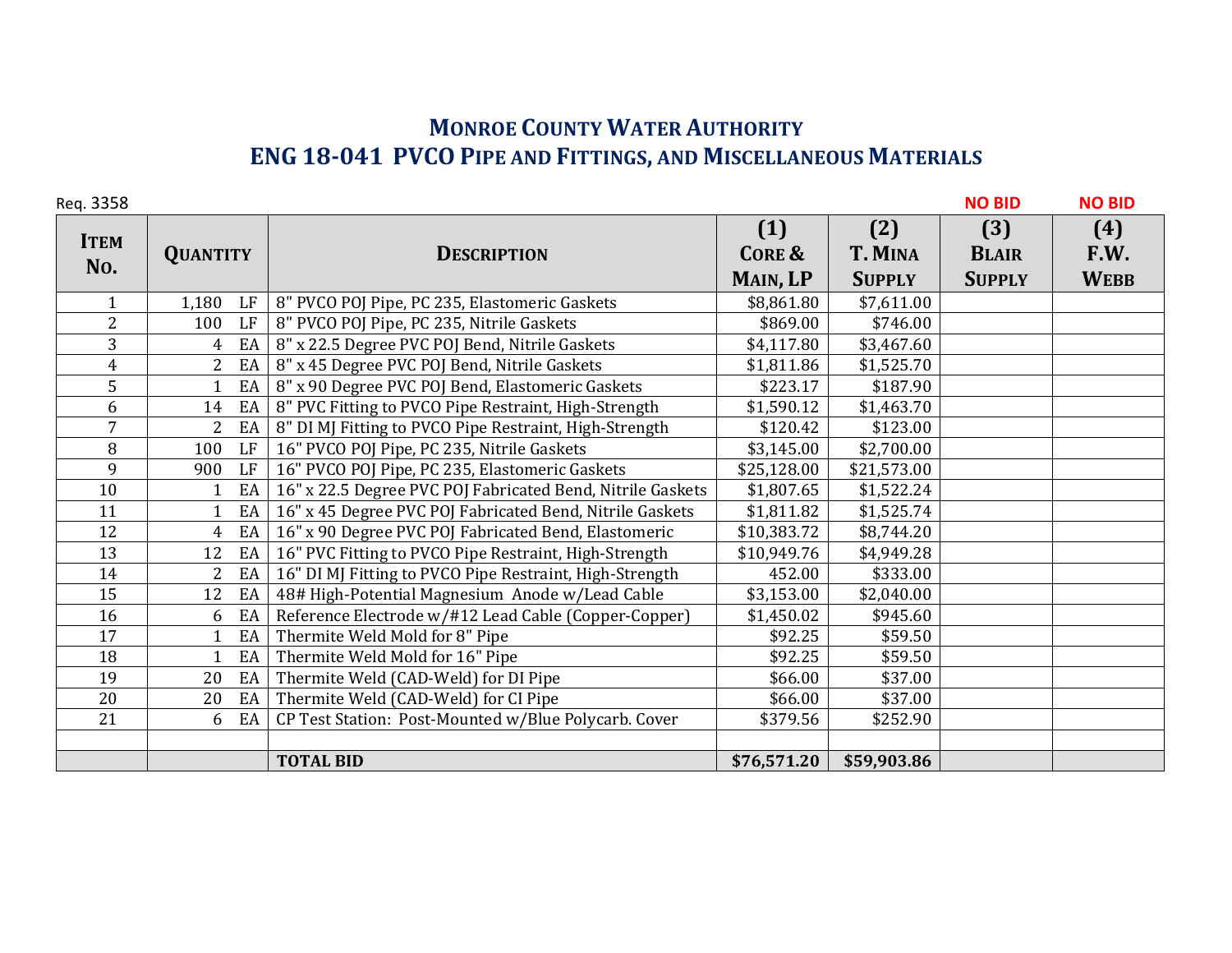| <b>Monroe County Water Authority</b> |                                                                                                                                  |         | Memorandum                       |  |  |
|--------------------------------------|----------------------------------------------------------------------------------------------------------------------------------|---------|----------------------------------|--|--|
| To:                                  | Karin Anderson, Purchasing Manager                                                                                               | Date:   | August 29, 2019                  |  |  |
| From:                                | than a flavog<br>Stephen M. Savage, P.E., Director of Engineering                                                                | File:   | 19-011#3                         |  |  |
| Subject:                             | September 12, 2019 Board Meeting - Agenda Item<br>ENG 19-011 Zinc-Coated DIP, DI Fittings, Valves<br>and Miscellaneous Materials | Copies: | N. Noce<br>A. Ziki<br>J. Hillman |  |  |

Bids were received on August 29, 2019 for Zinc-Coated DIP, DI Fittings, Valves and Miscellaneous Materials. This is a one year, unit price material contract with the option to renew for up to four additional one-year terms upon mutual consent. The low, responsive, responsible bidder is T. Mina Supply East, Inc., in the amount of \$68,937.35. The bid amount is based on estimated quantities, and all items will be purchased on an as-needed basis.

We also received bids from:

Core & Main LP **Blair Supply Corporation**  \$74,491.40 \$70,422.13

I recommend that the bid be awarded to the low, responsive, responsible bidder, T. Mina Supply East, Inc.

(bis) Approved by:

Anderson **Purchasing Manager** 

9/4/2019

**Date** 

(Dis) Approved by:

**Executive Director** 

**Attachments: Bid Tabulation Sheet**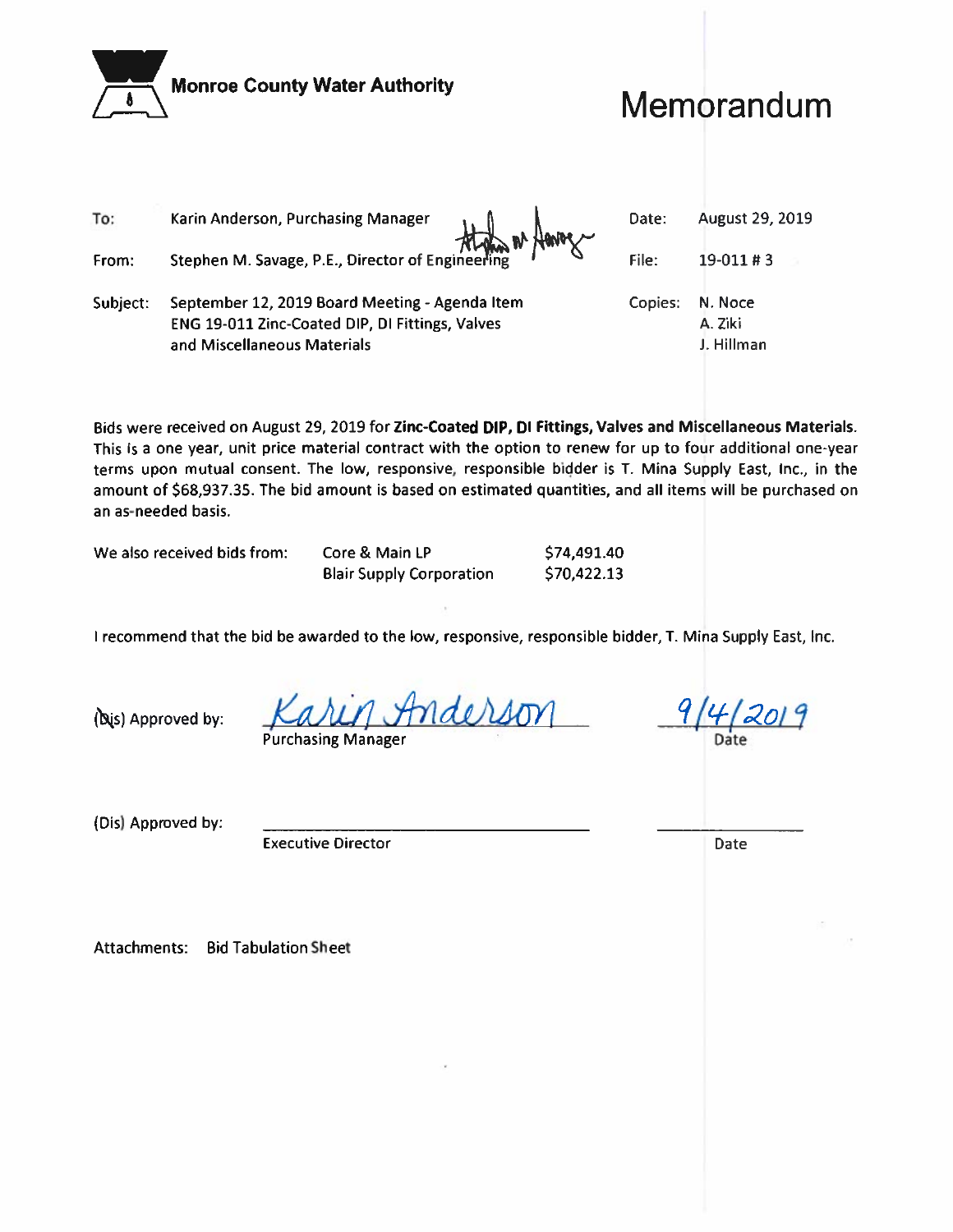## **MONROE COUNTY WATER AUTHORITY ENG 19‐011 ZINC‐COATED DIP, DI FITTINGS, VALVES & MISCELLANEOUS MATERIALS**

| Req. 3357      |                      |                                                        |                   |               |               | <b>NO BID</b> |
|----------------|----------------------|--------------------------------------------------------|-------------------|---------------|---------------|---------------|
| <b>ITEM</b>    |                      |                                                        | (1)               | (2)           | (3)           | (4)           |
| No.            | <b>QUANTITY</b>      | <b>DESCRIPTION</b>                                     | <b>CORE &amp;</b> | T. MINA       | <b>BLAIR</b>  | F.W.          |
|                |                      |                                                        | MAIN, LP          | <b>SUPPLY</b> | <b>SUPPLY</b> | <b>WEBB</b>   |
|                | $\overline{2}$<br>EA | 8" x 8" SS Tapping Sleeve w/Type 304 SS Bolts          | \$1,270.00        | \$1,233.40    | \$908.00      |               |
| $\overline{2}$ | EA                   | 8" Tapping Valve (MJ x Tapping Flange) NRS, Open Left  | \$1,263.00        | \$1,141.10    | \$1,124.30    |               |
| 3              | EA<br>6              | 8" Gate Valve, MJ, NRS, Open Left, 2" SQ Operating Nut | \$5,820.00        | \$5,707.20    | \$5,355.60    |               |
| $\overline{4}$ | EA<br>$\overline{3}$ | 6" Gate Valve, MJ, NRS, Open Left, 2" SQ Operating Nut | \$1,827.00        | \$1,809.72    | \$1,710.00    |               |
| 5              | 3<br>EA              | 6" x 18" Anchor Pipe, Cement Lined, Asphaltic Coated   | \$453.00          | \$434.55      | \$414.39      |               |
| 6              | 22<br>EA             | 8" MJ Kits: Glands, Gaskets, and Coated T-Bolts        | \$715.00          | \$630.30      | \$749.98      |               |
| $\overline{7}$ | EA<br>16             | 6" MJ Kits: Glands, Gaskets, and Coated T-Bolts        | \$480.00          | \$393.60      | \$480.00      |               |
| 8              | EA<br>$\mathbf{1}$   | 16" x 16" SS Tapping Sleeve w/Type 304 SS Bolts        | \$3,819.00        | \$2,424.70    | \$4,675.00    |               |
| 9              | EA                   | 16" Tapping Valve (MJ x Tapping Flange) NRS, Open Left | \$7,772.00        | \$6,485.78    | \$6,669.00    |               |
| 10             | LF<br>1,720          | 6" Zinc-Coated, Class 52, DI Pipe (Cement Lined)       | \$32,078.00       | \$30,323.60   | \$29,756.00   |               |
| 11             | LF<br>260            | 8" Zinc-Coated, Class 52, DI Pipe (Cement Lined)       | \$6,536.40        | \$6,159.40    | \$6,045.00    |               |
| 12             | EA<br>3              | 8" x 6" DI, MJ Anchor Tee, Asphaltic Coated            | \$672.00          | \$598.50      | \$610.56      |               |
| 13             | EA<br>$\mathbf{1}$   | 8" Tapping Valve (MJ x Tapping Flange) NRS, Open Right | \$1,263.00        | \$1,250.50    | \$1,124.30    |               |
| 14             | EA                   | 16" Tapping Valve (MJ x Tapping Flange) NRS, Open Left | \$8,748.00        | \$8,520.00    | \$9,325.00    |               |
| 15             | 2,000<br>LF          | V-Bio Polyethylene Wrap, 16" Min Flat Tube Width       | \$1,420.00        | \$1,460.00    | \$1,180.00    |               |
| 16             | LF<br>500            | V-Bio Polyethylene Wrap, 20" Min Flat Tube Width       | \$355.00          | \$365.00      | \$295.00      |               |
|                |                      |                                                        |                   |               |               |               |
|                |                      | <b>TOTAL BID</b>                                       | \$74,491.40       | \$68,937.35   | \$70,422.13   |               |